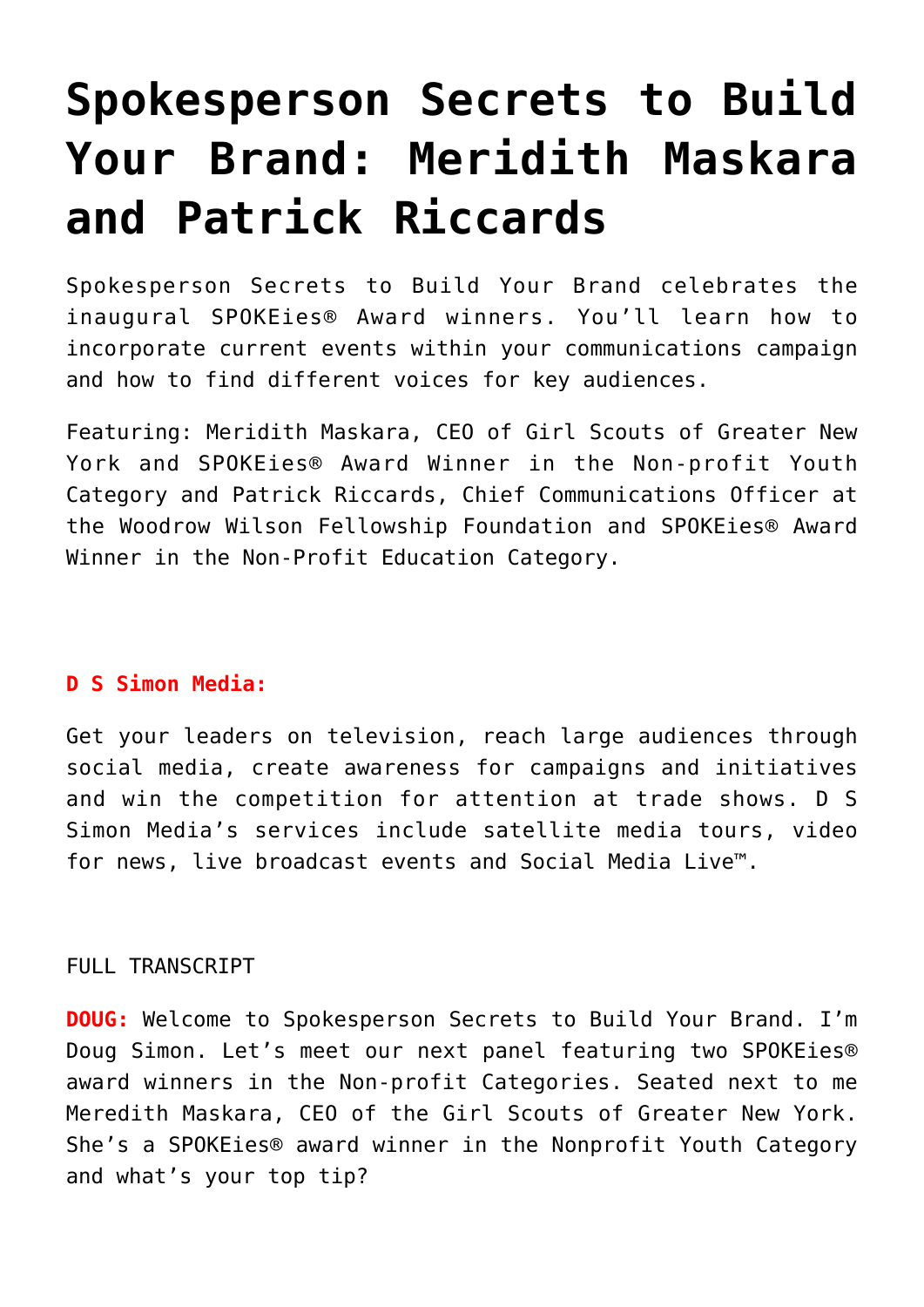**MERIDITH:** My top tip would be, to be authentic. I think that Luke had mentioned that in a previous one but it's so important and I think in all the media platforms today it's very easy to detect when someone is not authentic or true to themselves or true to their mission and true to the brand. So for me it's–it's really making sure that that everything that we're delivering and everything that we're talking about and doing just really comes with the with the authenticity that serves our mission.

**DOUG:** Great and before we get to Patrick. Do you want to give a shout out to the Girl Scouts who may be watching The Girl Scouts Facebook at Girl Scout NYC, I would think you would?

**MERIDITH:** Absolutely. Because we serve 30,000 girls in New York City. And the best part of my job and being able to speak about them, is that they have the best stories to talk about and they are actually our best spokespeople in the world to talk about what we do. But yes a big shout out to all my Girl Scouts who are watching and are the leaders and volunteers who support them.

**DOUG:** And I don't want to throw shade on any of my other panelists because they've all been awesome but I'd say you know, now that I've been hosting an event on the Girl Scouts Facebook Live page in New York City there's really no other place for me to go in my career. OK. We'll get full control of this. So we've got Patrick Riccards also he's done some really awesome work as Communications Officer at the Woodrow Wilson Fellowship Foundation. That's why he's a SPOKEies® award winner in the Nonprofit Education Category. Why don't you share your top tip as well?

**PATRICK:** I think my tip is the same advice that my wife gives me regularly, on what makes a successful marriage, and you have to be positive and flexible. I think it is the organizations that are Unicorn's out there that determine whether one is successful or not based on whether they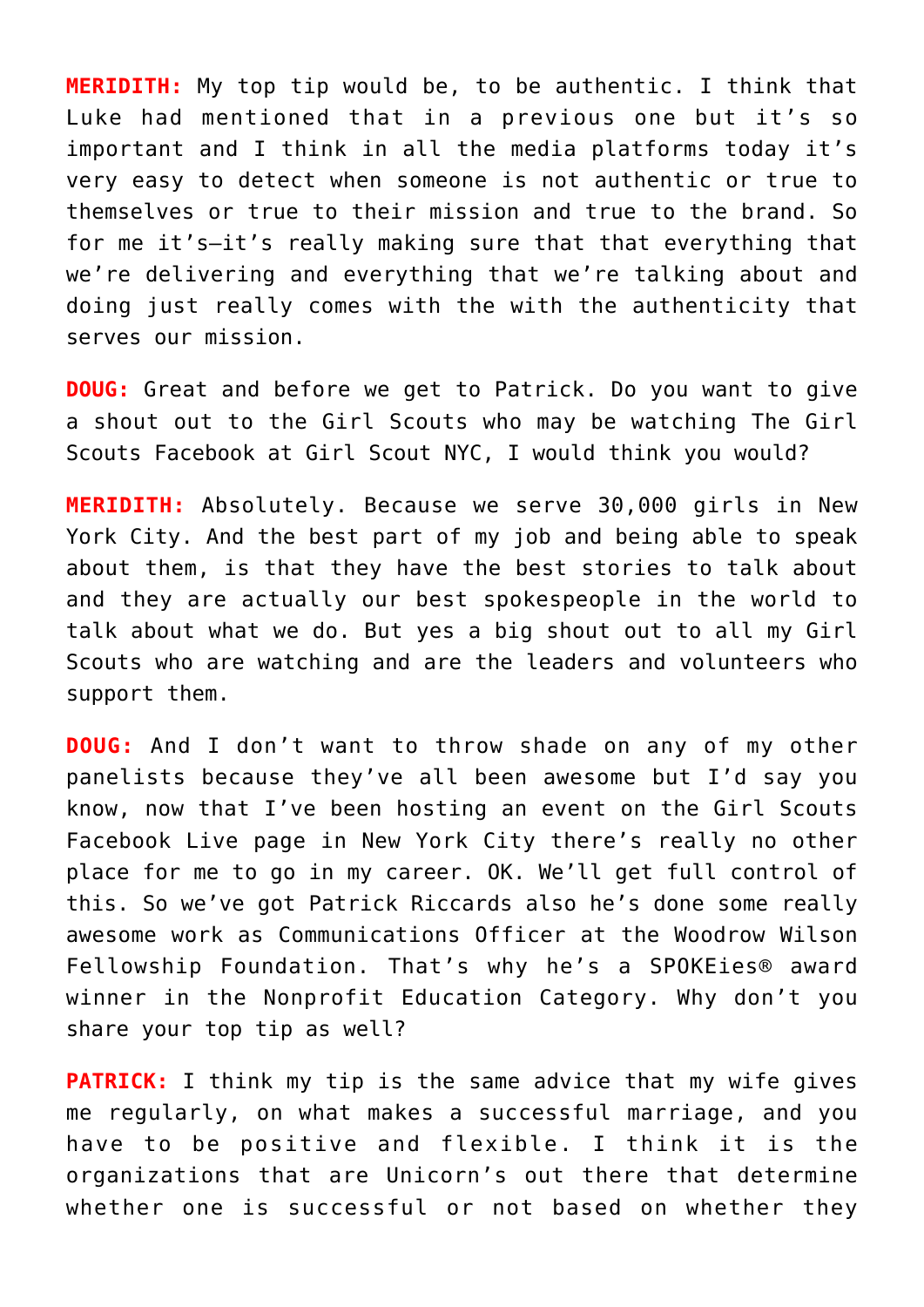followed the communications strategy with Fidelity? They are not there. I mean each one of us as we look at this we go to great lengths and we create strategies and plans and everything else. But if we're not willing to adapt if we're not able to be flexible for and able to change the messaging based on what's happening in real life add or subtract audiences change tactics. You're never going to reach the goals that you're trying to achieve.

**DOUG:** And that's a great point. Meredith maybe you can jump in. What are some ways maybe where you've had to be flexible because a lot of times it's trial and unfortunately error, because they don't just say trial, it's trial and error. So the key is to be able to learn quickly and make adjustments during that process. What are some of the ways you try and do that?

**MERIDITH:** One of the things, I mean just recently I would say in this past year a lot of things have changed in the environment for girls and for volunteers and for women in general. So we've had to be very reactionary to that also being very conscientious that we're an all-inclusive organization and we represent every girl in this city. So finding that balance of how to to really respect the organization and our membership and everything that they have. But being flexible enough to react to everything that's going on in society right now and giving you know, we serve girls and girls are really out there on social media. They are the ones that you know, we don't pay influencers. We have girls who are on their phones who are natural influencers doing that for us. So we have to give them the proper tools also and to give them the training in how to be their own spokespeople on social media and all platforms. And that's that's a very responsive. And like I said that that flexibility is really key. But we've been we've been in a lot of flexible moments right now where we have to react but also having a very solid strategy of our mission and our brand that we have to drive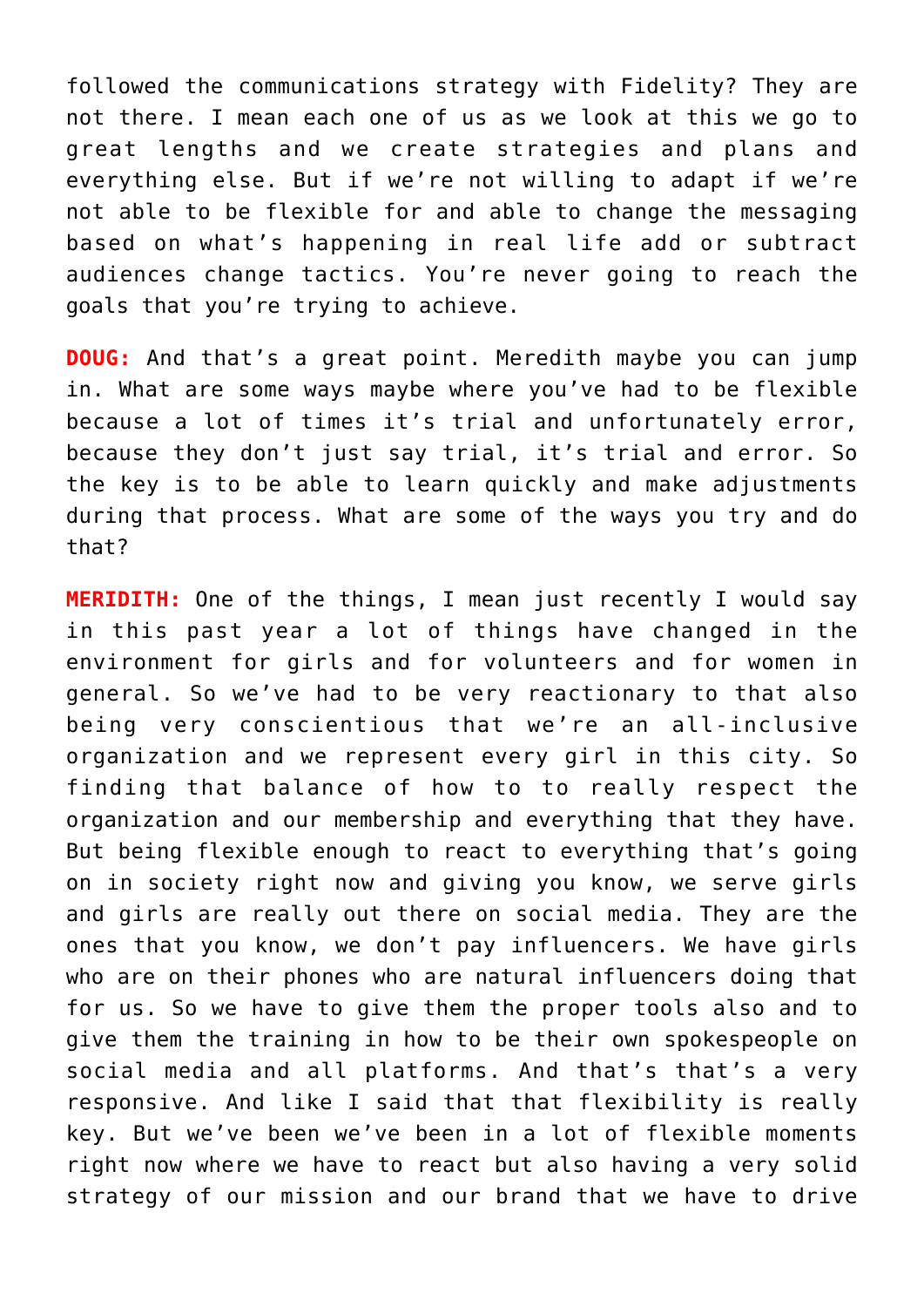forward at all times.

**DOUG:** And Patrick I should also give you credit because now I'm streaming on the Eduflack Twitter feed as well. So it's just you know ice-cream on top of the cake we're just living the dream right now. But I think it might be good for you to sort of take a step back and maybe share a little bit about the mission of your organization and what they're involved with.

**PATRICK:** Sure, So the Woodrow Wilson Foundation has been around now for more than seven decades and it's focus all along has been how do we prepare tomorrow's leaders for the challenges they're going to face? The last decade that focus has been how do we prepare teachers and school leaders? I think that becomes its own challenge. There are some tremendous education communications professionals across this country. I mean all-many of them. And but education is one of those topics that since most of us were educated most of us went to school we all have opinions on that. And so the challenge always is you know if you're looking at how do you transform the way we're going to prepare teachers for the classrooms of tomorrow, how do you do that in a way that's respectful of the teachers of today? How do you do that in a way that inspires those who might not otherwise choose teaching to go into teaching? You know it's one of those tremendous challenges that organizations like ours were created to serve.

**DOUG:** And when you talk about change, there's always a builtin resistance to change. And it's so important to be flexible as you mentioned just how do you navigate that path and especially Meredith you have a position where you've got the New York group but you're also working with national, there are multiple constituencies down on so many different levels, from the girls themselves. The people who were in charge of the different groups the National Organization etc.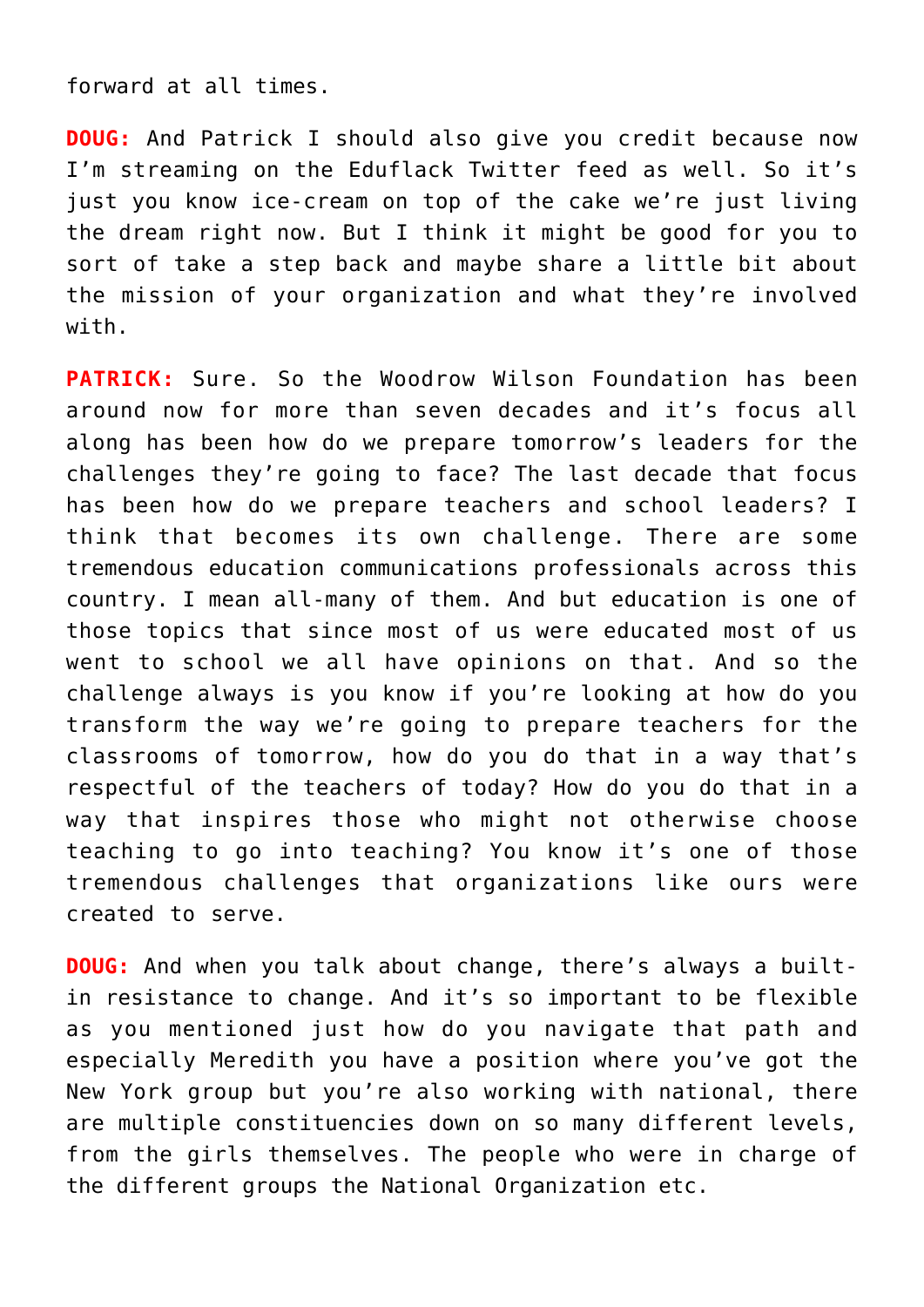**MEREDITH:** Right. We've been very strategic in defining those voices so really being very specific as to with our with our plans that we are having girl voice and also engaging girls you know again they're our best spokespeople. Right. So giving them the outlet and the validation that they are young spokeswomen and can go out and do that on their own and do that through our network. And also you know we have a voice for, we have 8,000 volunteers who deliver our program. So that's a completely different voice. Those are those are young men and moms, dads, community members who volunteer and serve them. So their needs are different and also the way they receive all of this is very different. And then of course we have a donor a voice you know we're a nonprofit. So how are we how are we engaging donors. It goes back to content content content content. You have amazing stories to tell. So relying on that content and using it as a resource to gather content from from all of our constituents.

**PATRICK:** I think what you should mention is just so essential. I mean we're an operating foundation. People think with the name foundation you're sitting on buckets of money we're not, we have to raise every dollar that we spend. And I think what you see is people have a misplaced believe in what it means to be a nonprofit organization, and what it means what not for profit means and what it means for the organization and how they communicate. And I think any successful organization The Girl Scouts being one of them recognizes you can't simply inform. It's not about one way communication where you push it out. Everything we do is judged based on our clients. It's based on our customers it's based on donors it's based on alumni. All of the different audiences that we have to deal with. Everything has to go through those filters. You have to make sure it's not just about informing them. But ultimately, I think for both of our organizations about driving people to take action.

**DOUG:** So what are some maybe pitfalls to avoid. If you want to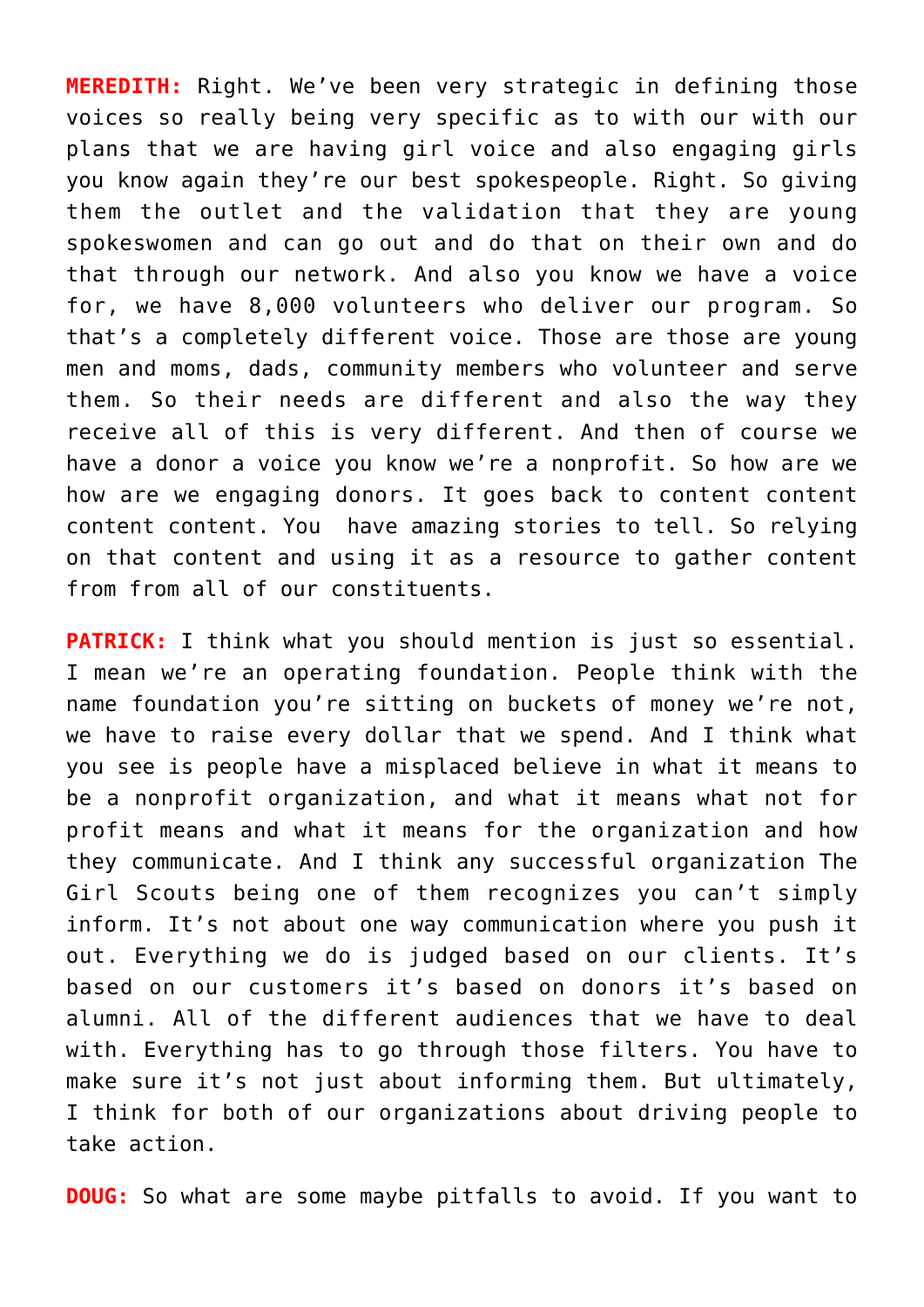share some advice to the folks who are tuning in and watching.

**MEREDITH:** I would say getting comfortable like avoid getting comfortable keeping yourself you know, try as being ahead of it and taking some risks to see what that engagement. You constantly have to be testing the waters and pushing that a little bit but once you commit you have to be relentless. I think that that's the biggest fear is when people are going to commit to this kind of level of PR, now communication is expected instantly and ad nauseum. So you have to be relentless so once you commit your in.

**DOUG:** Patrick you've jumped out early, especially in the online space. How does digital and online and social help and how does that complicate things?

**PATRICK:** Well I think it's funny. I had a conversation earlier this week with a for-profit company that was asking in the education space about digital and social media. And her big question was "Well we've been doing Twitter now for a couple of months. It hasn't directly resulted in sales yet so we must not be needing to do it. Moving forward.". It's understanding I mean this is both a sprint but this is a marathon. You're trying to get things done. You're trying to figure out how to move it forward. And I think you know these all become real challenges. I think you know when we look at this and you see one of the reasons why you see those organizations that have taken on digital, have taken on social media, and done in a meaningful way is because they've recognized communications isn't a commodity it's not something you simply add on at the end of an engagement saying Okay we've done all this wonderful programmatic work. Now go ahead and just tell people about it. The successful organizations particularly the not-for-profit space whether you are the largest university in the country or the smallest city based non-profit they recognize that communications is part of the effort from day one. It's part of the strategy the planning, the program.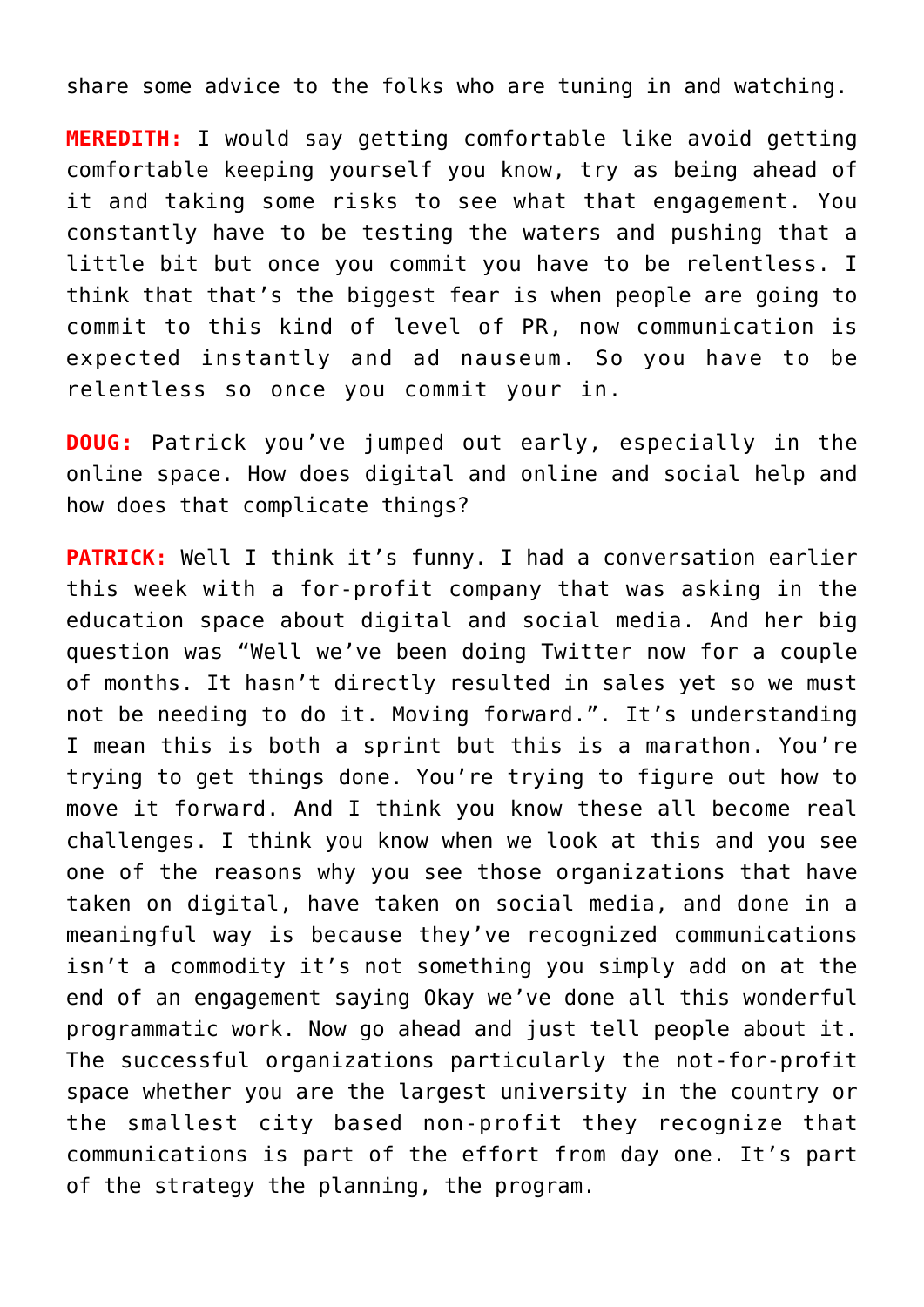**DOUG:** And that's a great point because there's the talk that used to be when I was earlier in my career can PR get closer to the C-Suite and have more influence. Now if all of it is engaging together you know that works and makes everything more powerful. We do have a question that's come in, it ask how nonprofits spokespeople can be as effective without as many financial resources? One of the great tips you gave is it's got to be integrated into the whole program from the very beginning, it's not let's do this in a way. We've got this problem let's throw a bucket of money about it. Add it to get it out there.

**MERIDITH:** And I think one of the best internal resources for that is you know if you don't have a budget line specifically for it right now, you'd you have a staff where you have five people whether you have 50 people who are all most likely connected in some way on their own personal social media. And you know in order to do some staff development. What does it mean for you as an employee. What are your expectations to be part of that social media movement and how can you continue and tell your story and and be part of the voice and face of the organization?

**PATRICK:** And I think it's multi-purposing that material. I think you look at it you know we are a relatively small organization. We don't have buckets of money we don't other than salary and benefits. We don't have a communications budget to really speak of. And what that means is, it means when you do something you have to use it in a multitude of ways. I mean we already know from the science that for an idea to take hold someone needs to hear six or eight times in different ways. The same goes for your material so you go, you create. You know we heard earlier today you create that one minute video. Well how do you cut that up so you are using it on Instagram, using it on YouTube? You're figuring out how to post it on Twitter you have it on your Web site you able to link to it from your blog. How do you cut slice and dice and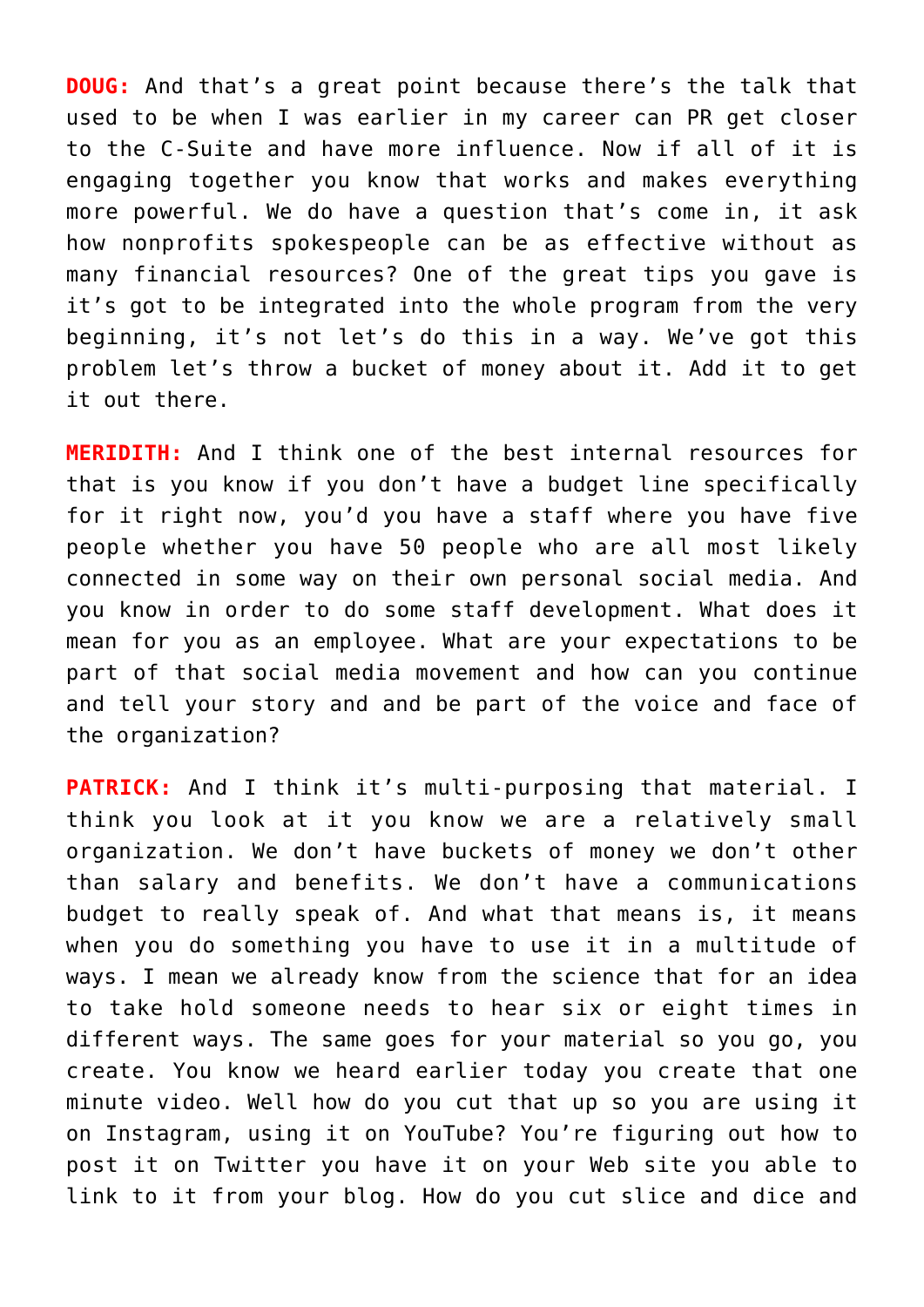do things in a way that you're using the same material in a number of ways that people are beginning to see the value that it's not a onetime shot? Right.

**DOUG:** No that's so critical and so far been some great value in tips. Any final thoughts that you have for the audience? If you could go back even in your own career and say oh I wish I started doing this earlier what might it be?

**PATRICK:** So I think for me it really was two things: one you know I seemed to live my life now on Twitter and other social media. When Twitter first came along I was a blogger and I thought Twitter was the silliest idea in the world. The thought that I was going to be able to take a 600 word thought in a blog post and put it into 140 characters that were meaningful. I resisted, until I had individuals "Can you help us with Twitter?" so I got to actually figure out how to do this myself. And so I think that forced it, I think for me you know, it was one of those I was fortunate in that I decided early on, or it was decided for me that I would be a jack of all trades. I didn't specialize in one part of the communications operation as needs came up I took them on. So I think that's been both a blessing and a curse. But I think you know that because the communications field changes so much. I mean you can't tell other than from the beard. I'm old enough to remember that I started working on Capitol Hill before we were emailing press releases. I was literally typing them out and faxing them someplace. I'd have to read it over the phone.

**DOUG:** I just want to go on record as saying I think your jacket balance is out, any beard effect- there might be.

**PATRICK:** I mean you look at this. I mean I've seen organizations have to all of a sudden build websites when there were never websites. You had to get on blogs you've had to move into social media. We're now moving you know live video all of these other pieces that you can't predict. And so it shows you, how do you build those other skills how do you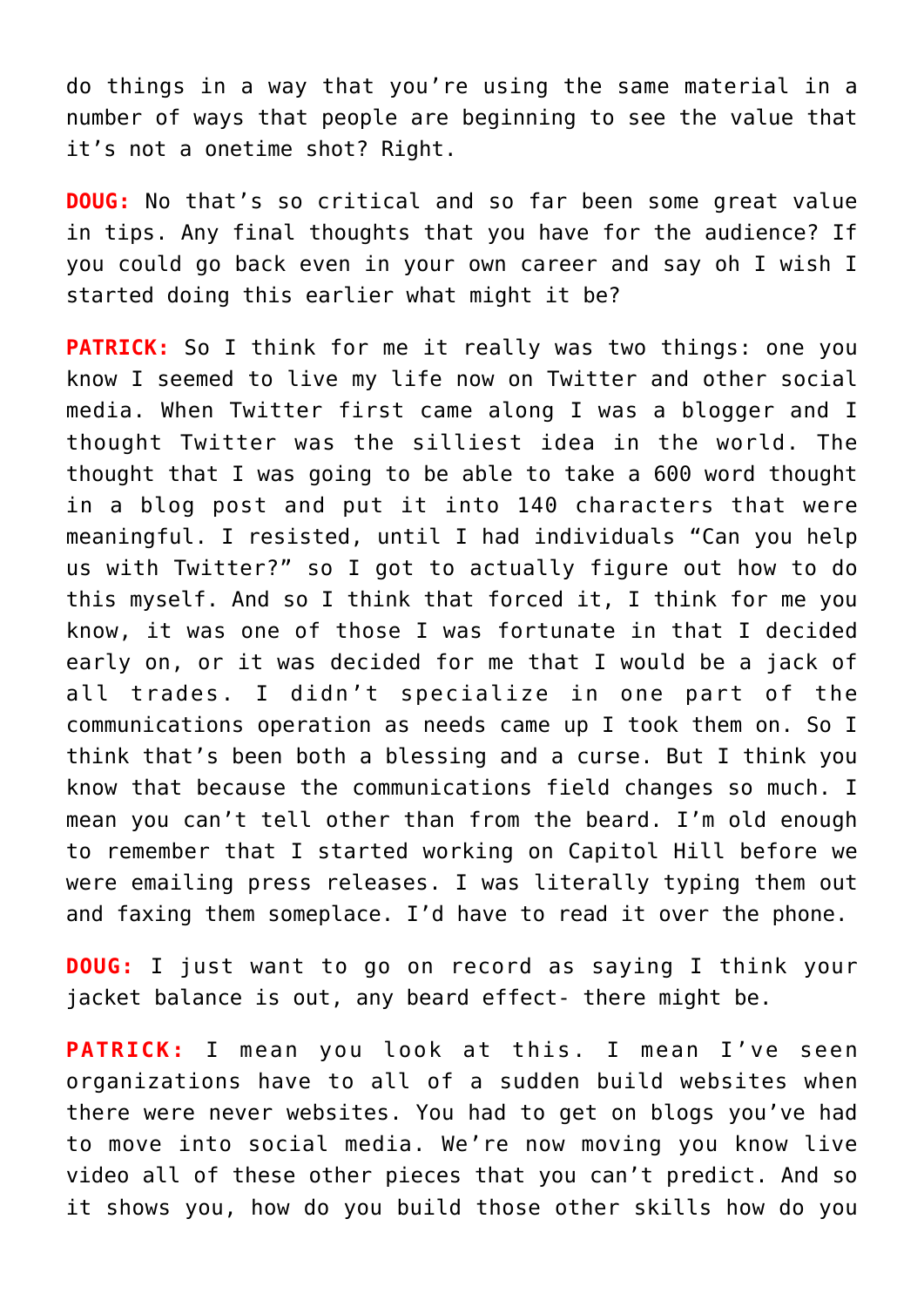build the strategic skills, the writing skills, the thinking skills, so that you can adapt professionally.

**DOUG:** I think that's such a great point especially for the younger people who may be tuning into this broadcast to grow their careers. You almost need to be both a generalist and a specifically focused person. So, you're creating expertise in multiple specific channels which is really important. I've got we've got two of our winners and Meredith jump in.

**MERIDITH:** I'm going to just be very, very simple. And in fact we have one of our Girl Scout Laws is to be responsible for what I say and do and that is when I'm talking with young women, when I'm talking with my own daughters specifically in this you know, being your own spokesperson. Everything that you say can be on record. Right. And that's you have to be responsible for everything that you say and do and sometimes it's that simple.

**DOUG:** Yeah, it's interesting we're all our own spokespeople now with social media on that. So the young minds definitely have the authenticity part but there might be areas where that kind of youthful authenticity is not helpful.

**MERIDITH:** And as an organization we really have a responsibility now. We have to move at their speed. So, if that's the world that they're living in, we have to give them the tools to be that to be that responsible spokesperson for themselves and to make sure that they're not hurting their image and their brand of who they are as an individual as they move on their leadership journey.

**DOUG:** To those points some of the poll results that we got earlier: Half the audience was involved with having their own influencers trying to be connected to other influencers as well as opposed to just only a quarter we're relying on those third-party experts to drive the message. So that is positive and also sort of holds dear the information of what the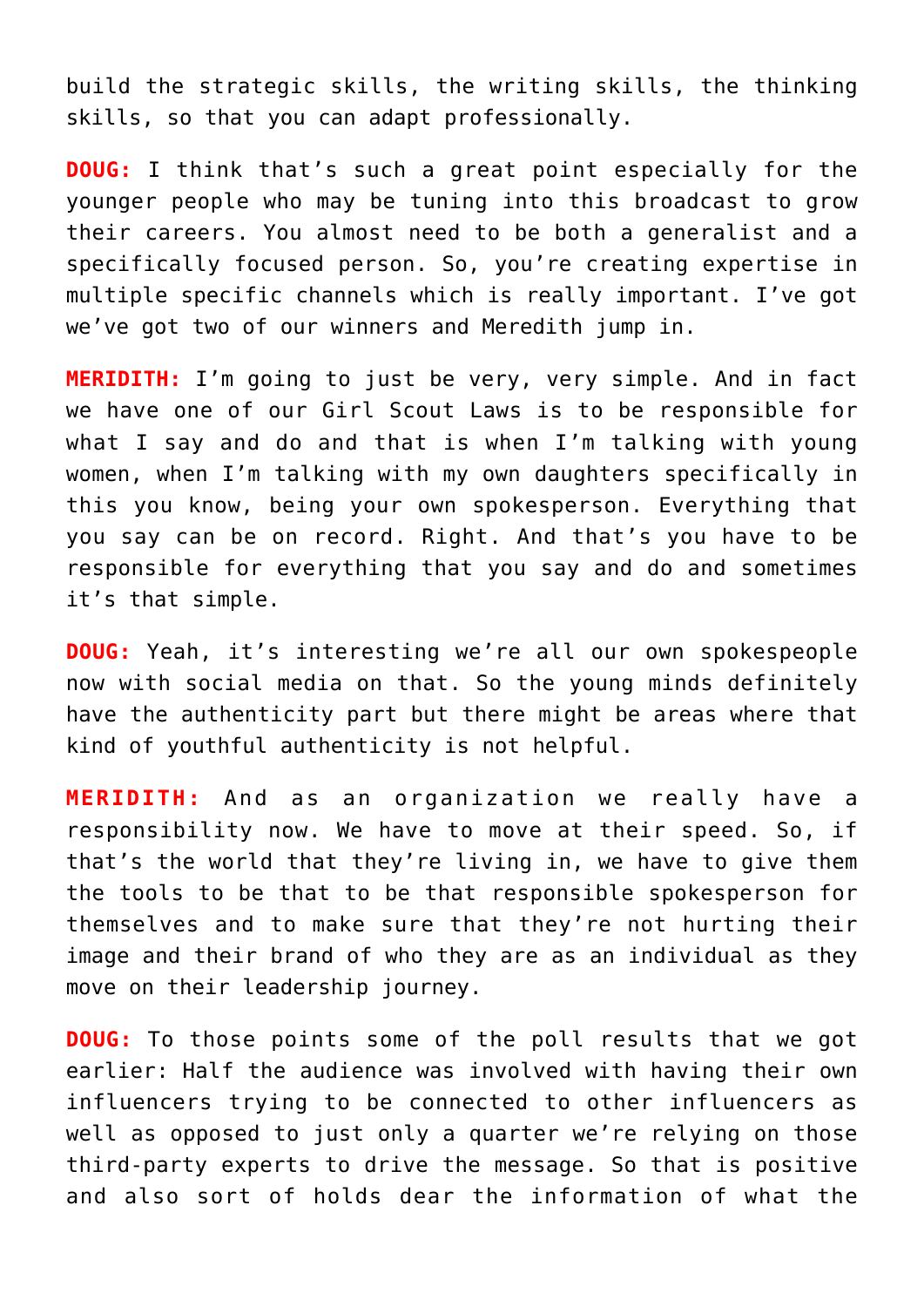SPOKEies® are all about. So for you guys, have you felt the SPOKEies® have been sort of a valuable piece for your own recognition of the work that you're doing?

**MERIDITH:** Absolutely I think that I think that we all get in our bubbles, and I know a nonprofit specifically we get in our bubbles and we and we work in our track and it's hard for us to measure outside of our organizations, our reach or our success are is our conversation stretching and reaching. And for me it was very validating to know that the work and the efforts and the money and the resources that we put into this have been validated and recognized and show us that we can get that return and we can continue to tell our story that we need. So thank you very much.

**DOUG:** And it's a really important piece that the people who are bringing trust and authenticity to the table, and I think it's wonderful and I'll get to you in a moment Patrick that is happening in the non-profit sector. But there's also a lot of truthful authentic work going on in the corporate space which is often overlooked as well with people sort of getting this good guy, bad guy kind of paradigm that really just isn't a fit anymore because there are good and bad actors in every space within it. So let's start recognizing the good ones including Patrick. Tell us about your SPOKEies®.

**PATRICK:** I think I think this is incredibly important particularly in the nonprofit sector but in corporate as well I think it's one of those things, that the SPOKEies recognizes the very best that goes into being an effective communicator and being an effective spokesperson. And I think for those who are not living this day in day out. My colleague here was actually editing an op-ed on a blog on the iPhone as we were getting ready. But if you're not part of that world what you see is you think that what we do for a living is the job that you see on TV. The publicists that you see who's going to the hot parties, and you can getting things on page six here in New York. That's not what most of us do. And I think awards